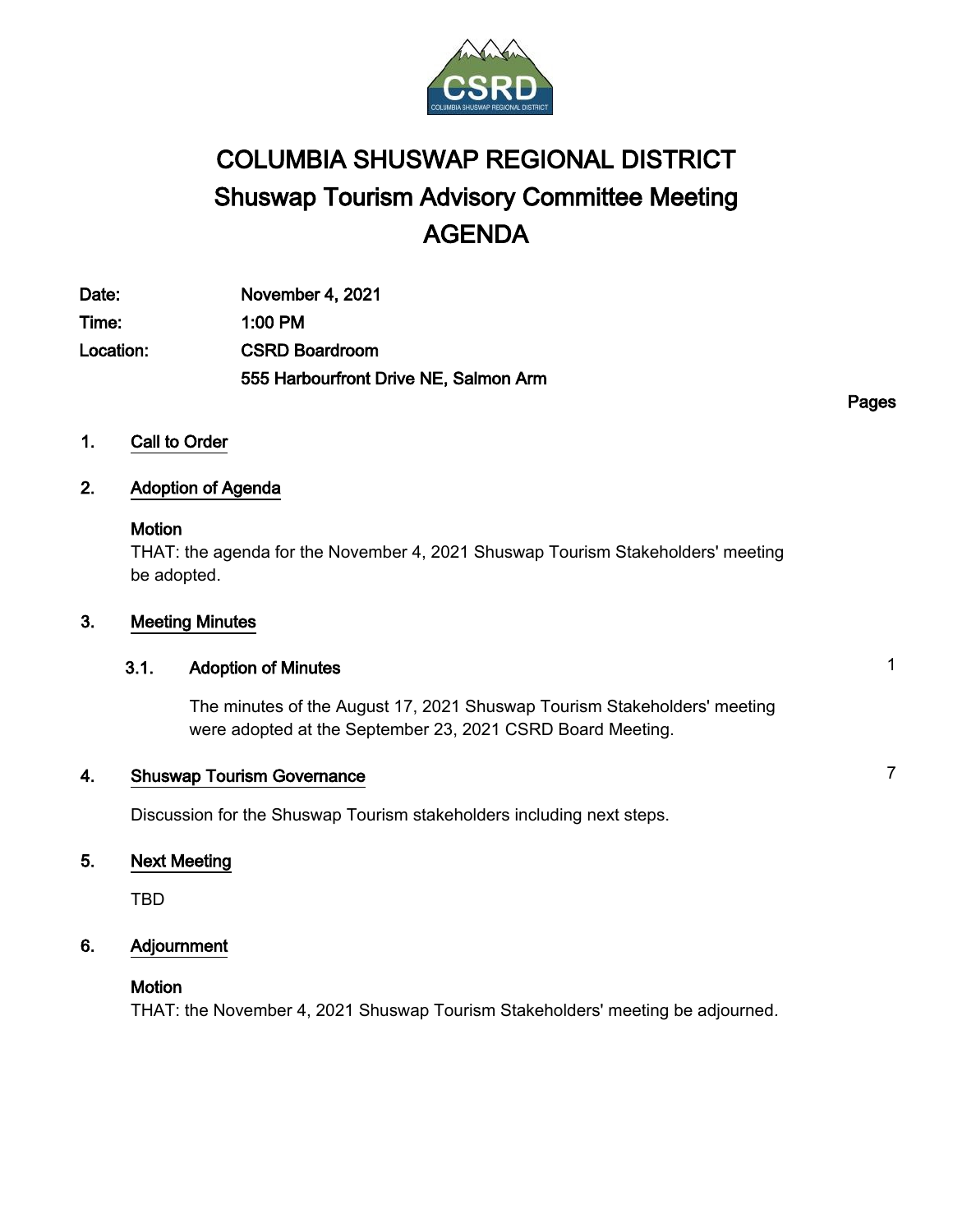

# **SHUSWAP TOURISM MEETING MINUTES**

# **Note: The following minutes are subject to correction.**

| Date:<br>Time:<br>Location: | August 17, 2021<br>10:00 AM<br>Virtual |                                    |
|-----------------------------|----------------------------------------|------------------------------------|
| <b>Participants Present</b> | P. Demenok <sup>^</sup>                | Electoral Area C                   |
|                             | R. Talbot <sup>^</sup>                 | Electoral Area D                   |
|                             | R. Martin (Vice Chair)^                | Electoral Area E                   |
|                             | J. Simpson^                            | <b>Electoral Area F</b>            |
|                             | T. Rysz <sup>^</sup>                   | <b>District of Sicamous</b>        |
|                             | K. Flynn (Chair)^                      | City of Salmon Arm                 |
|                             | T. Lavery <sup>^</sup>                 | City of Salmon Arm                 |
| <b>Guests</b>               | A. Harrison                            | City of Salmon Arm, Mayor          |
|                             | S. Lindgren                            | City of Salmon Arm, Councillor     |
| <b>Staff Present</b>        | C. Hamilton <sup>^</sup>               | Chief Administrative Officer (CAO) |
|                             | J. Sham <sup>^</sup>                   | Deputy Manager, Corporate          |
|                             |                                        | Administration                     |
|                             | K. Dearing^                            | Acting Manager, Shuswap            |
|                             |                                        | Tourism & Film                     |

^ Electronic participation.

**1. Call to Order**

The Board Chair called the meeting to order at 10:00 AM. Chair asked if there was any opposition to allowing the Councillors from the participating areas to join the meeting. No objections noted.

# **2. Adoption of Agenda**

**Moved By** Director Lavery **Seconded By** Director Rysz

THAT: the agenda for the August 17, 2021 Shuswap Tourism meeting be adopted.

# **CARRIED**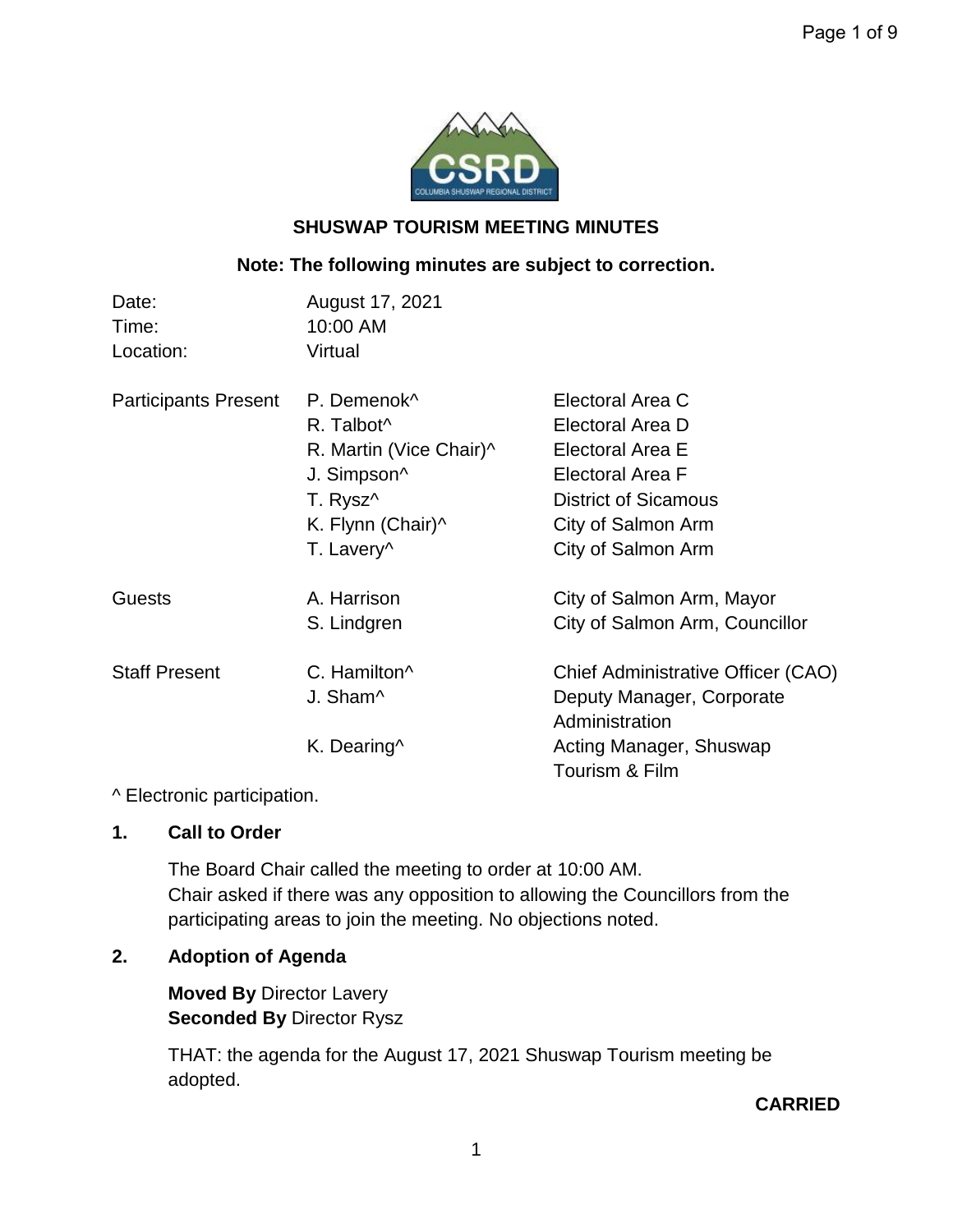# **3. Agenda Items**

# **3.1 Shuswap Tourism Service**

CAO gave a summary of the memorandum dated July 12, 2021 after receiving the District of Sicamous' request to withdraw from the Shuswap Tourism service.

Chair reminded the participants that in April 2021 the Board agreed there was value in regional destination marketing through Shuswap Tourism. Three months later, the Board received withdrawal notice from the District of Sicamous (DoS).

Director Rysz said things had changed and there were factors that triggered the notice of withdrawal. DoS Council questioned the value of Shuswap Tourism and the deliverables they receive from the service. DoS has a full-time economic development function run by Carly Procyshyn and they had hoped to see better collaboration with Shuswap Tourism. DoS has looked at the Tourism Golden model and want to try to form their own identity. Director Rysz advised that DoS is not completely out yet, but it all comes down to deliverables and the support Sicamous receives.

Chair reminded Director Rysz the stakeholders agreed that the regional model provides the best value for money. The CAO was given direction from the Board to proceed. These are extremely unusual times with both COVID-19 and wildfire threats impacting tourism. There could not be a worse time to move away from a regional model.

Mayor Harrison respects the autonomy of municipalities when it comes to non-essential things like Tourism. City of Salmon Arm was also asking the same questions with regard to value and deliverables. Shuswap Tourism gave an informative presentation to the Council which educated the Council about the many deliverables that are included with Shuswap Tourism. City of Salmon Arm (CSA) committed to the funding through 2022. Suggested DoS also reach out to the Shuswap Tourism staff to request a presentation to help their Council understand all that Shuswap Tourism does for the municipalities and rural areas. Mayor Harrison stated that he respects DoS' decision either way.

Director Lavery acknowledged tourism and economic development are intricately linked and believes a well functioning regional approach is best. In his opinion, this situation is not about staffing rather the lack of clarity and cohesion that falls solely on the political table.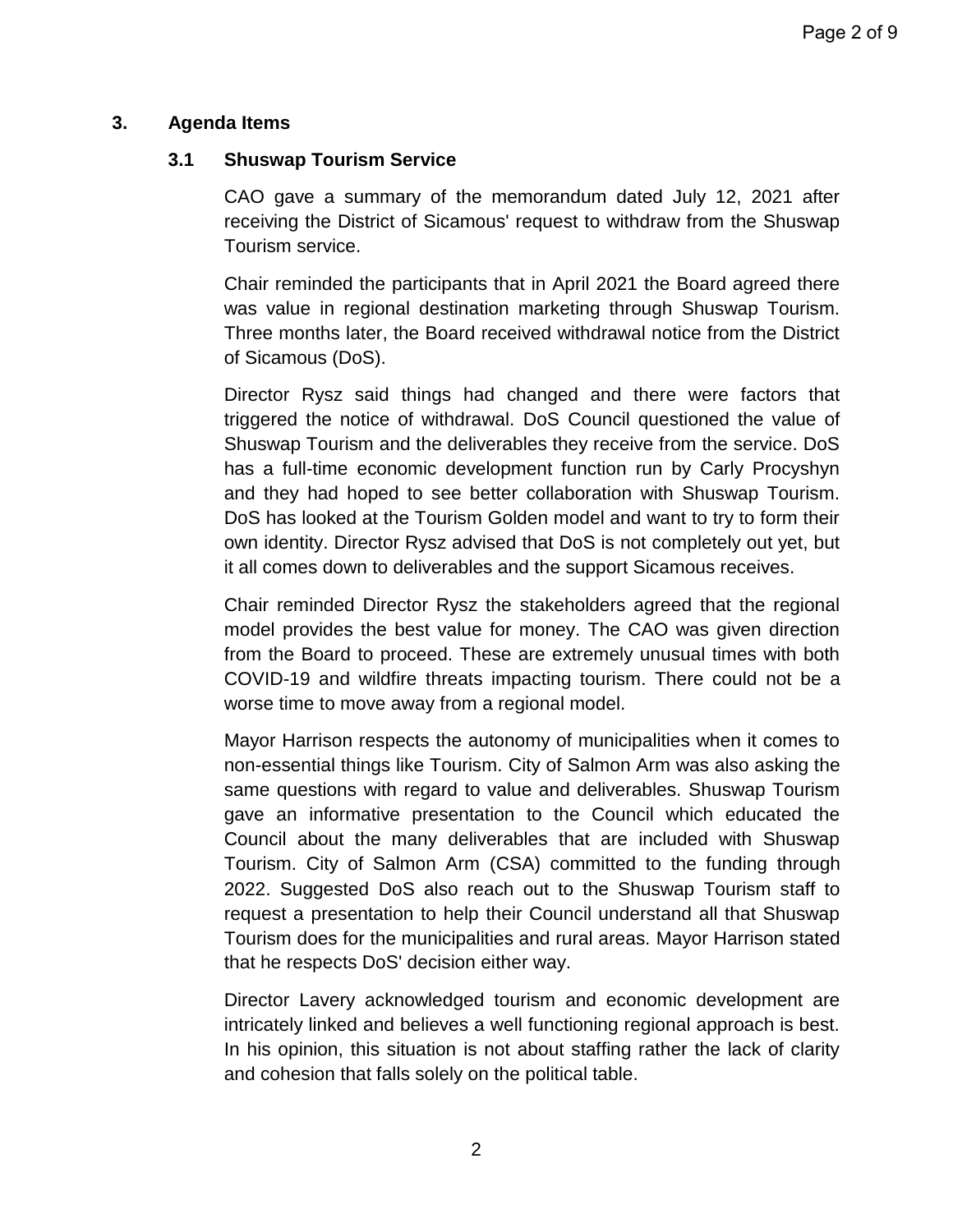Director Rysz commented about a conversation he had with Directors Demenok and Simpson. DoS Council is concerned with spending \$30k annually for the tourism service; 15% of the taxes goes to the CSRD. The Council feels it is time to restructure tourism to focus on Sicamous.

Director Demenok noted that the discussion he had with Director Rysz and encouraged Director Rysz invite Shuswap Tourism to make a presentation to Council. He would not support DoS request to withdraw from the service. He asked for clarification because the letter from the DoS requested to withdraw from the service, yet Director Rysz said he could convince Council to reconsider the withdrawal.

Director Rysz replied the withdrawal was the will of Council, however, he does not see it the same way. He wants what is best for Sicamous and welcomes a presentation by Shuswap Tourism staff to Council.

Chair said he was confused as well. There is an existing function that is funded through requisition, and some are questioning value, but the question is about process. Voting participants represent their communities and Chair asked what happens if the participants choose not to let DoS withdraw from the service.

CAO stated it is entirely within the right of the voting participants to deny the withdrawal. Advised the participants to signal if there is any appetite to allow the withdrawal which requires 2/3 votes. If the voting participants are considering this withdrawal, rather than limping along with the remaining participants, this function should be collapsed. Being mindful of the CSRD's regional interests, should tourism be retained as a core function?

Director Simpson voiced that he is not in support of DoS' request to withdraw. Agreed that Shuswap Tourism needs to be re-examined and there requires a plan to re-invigorate the service.

Director Talbot thinks the function is doing a lot for all the areas and is very happy with the function even though there is not a lot in his area. He is not in favour of DoS withdrawing from the service. The function can be made better, but participants need to be in it collectively to make things happen.

Director Martin was not in favour of fracturing Shuswap Tourism, therefore not in favour of DoS vacating from the regional service. We are all going through tough times with regards to tourism and met earlier this year as a Board and gave support to a plan forward which included Sicamous. How can we build something if we have participants going around changing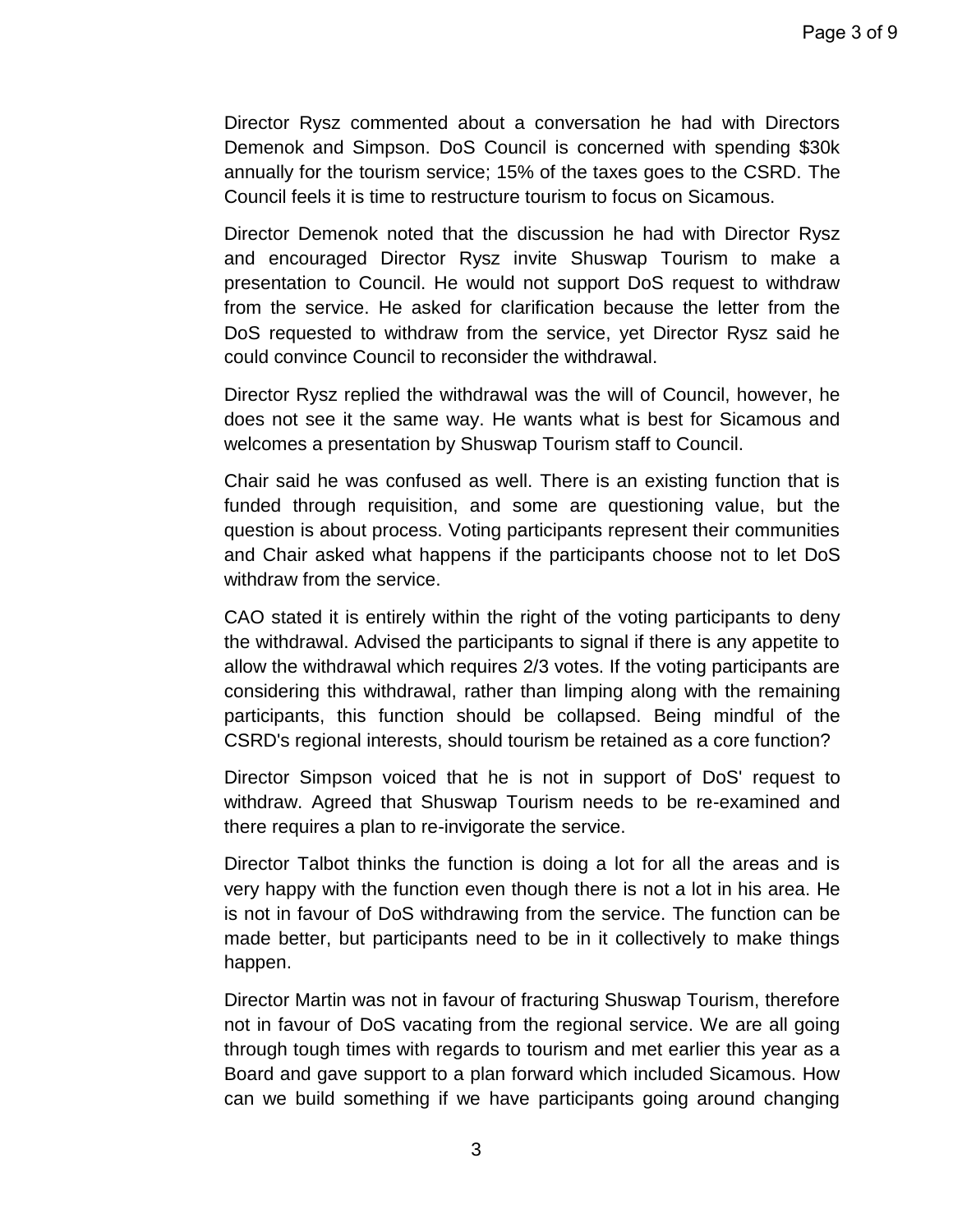their minds with a wishy-washy approach? Sicamous would still benefit from all the marketing even if they are not part of the service. It's about relationships and brands and overcoming challenges as a region. Director Rysz was involved in creating the plan and building up tourism, only to request to withdraw from the service. Area E does not contribute as much as DoS, but each tourism operator pays the same per capita. It would cost a lot of money to lose the regional marketing that has excellent branding worldwide.

Chair referenced page 2 of CAO's memo and said the whole objective was to move forward, however, there has been challenges in recruiting the Tourism Leader. Agrees with fellow CSA councillors, if DoS requests withdrawal, but what does that look like for the service. Other regional functions like Shuswap Emergency Program are working well, the tourism sector has had a difficult time in the past two years with a worldwide pandemic.

Councillor Syliva Lindgren (Salmon Arm) commented that as highlighted by the pandemic we do better when we work together. Asked what the DoS feels is wrong or missing regarding service values. Sees Shuswap Tourism as a regional function. Asked why there is no First Nations representation and questioned about including them.

Chair responded that First Nations do not contribute funds to the service but had previously been invited to participate in the industry committee that has since been dissolved.

Director Rysz noted that the economic development officer mentioned communications issues between Shuswap Tourism and Sicamous. The Shuswap Tourism website is lacking Sicamous content and mapping for Highway 97A needs improvement; DoS feels short-changed on representation.

Chair said advised the meeting would not be open to staff, rather asked Director Rysz to invite Shuswap Tourism to make a presentation to the DoS Council.

Director Demenok said a proper tourism plan is needed but it would take time. He compared this to the Shuswap Watershed Council where a fiveyear term length was agreed upon and at terms end would be reviewed to determine the path forward. Suggested the notice of withdrawal from DoS should be retracted to allow time to create and implement a plan to promote the region. All partners ought to give the plan time to succeed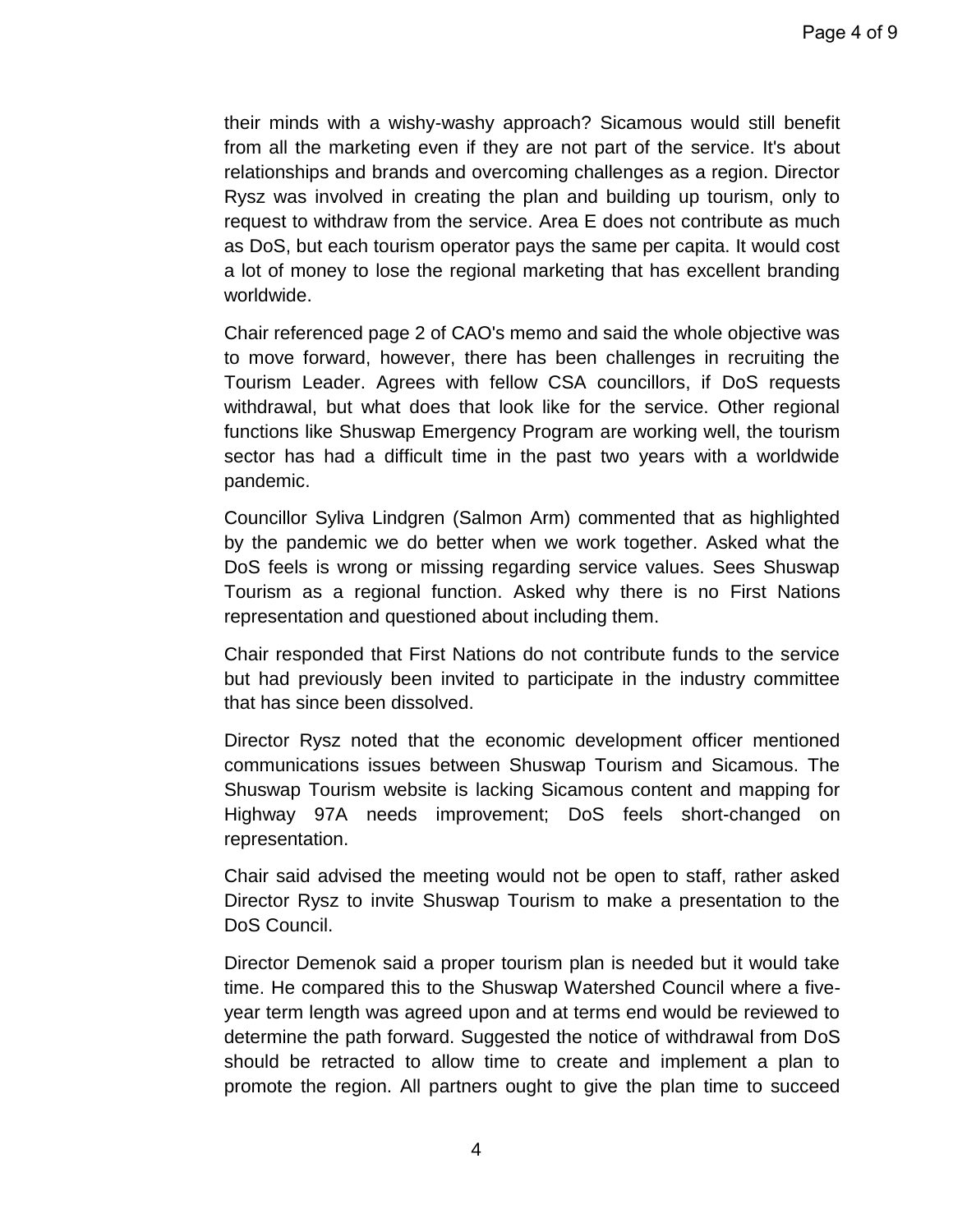and should conduct a review in a few years to allow time for tracking and the results to be quantified.

CAO suggested a motion to recommend to the Board to ask Sicamous to withdraw the withdrawal letter. Failing that, the hard vote is the fall-back position with the resolution to the Board to either accept or deny the notice from Sicamous.

# **Moved By** Director Demenok **Seconded By** Director Lavery

THAT: the stakeholders recommend the Board request the District of Sicamous withdraw the notice of withdrawal from the Shuswap Tourism service, and setup an appropriate timeframe to create, implement, and measure the results of a plan.

Discussion on the motion:

Director Rysz could not speak to the motion without input from his council; therefore, did not feel that he could vote in favour of the motion presented.

Chair stated that DoS sent the notice for withdrawal to the Board and stakeholders of the Shuswap Tourism service are providing a recommending to the CSRD Board in response to the letter. The motion on the floor is advising the CSRD Board on how to handle the response to the resolution.

CAO advised that the resolution presented simply allows for a deep breath and gives Shuswap Tourism staff time to present and address the concerns that the DoS has voiced. If stakeholders vote now on the notice of withdrawal submitted by the DoS the vote would likely be to deny the request.

Director Rysz felt that having a cool down period would benefit all and that the DoS Council would benefit from having a presentation from Shuswap Tourism.

CAO asked about next steps as mentioned in the memorandum.

Director Demenok suggested pressing on with the recruiting effort and the creation of a strategic plan. Rhetorically asked why it has been difficult to attract someone to this area and Shuswap Tourism. Preference would be to have someone in place before the strategic plan but not if it creates a standstill. Terms of reference can be established.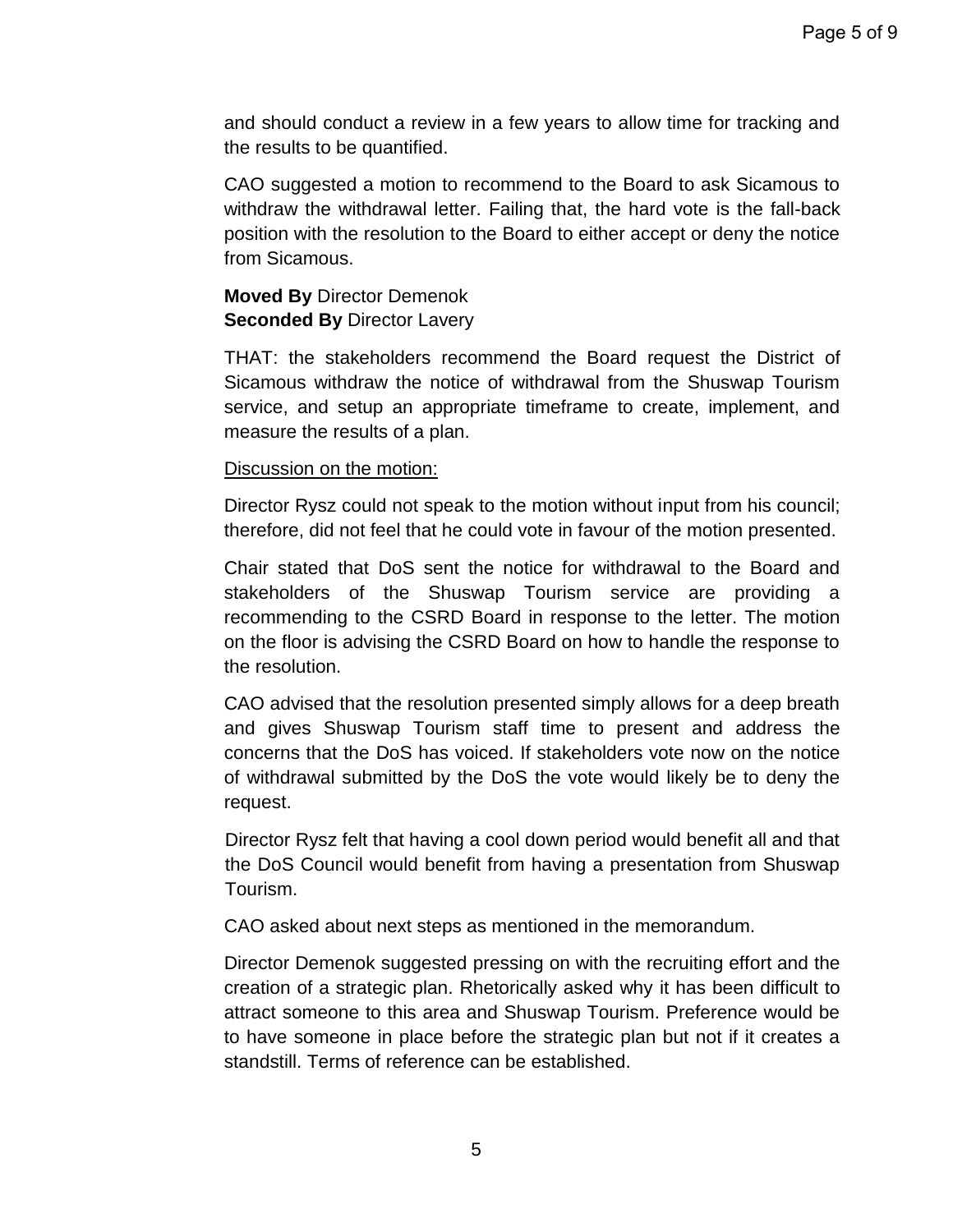Director Martin agreed that having someone in place would be ideal. She suggested that perhaps it's the cost of living that is deterring people.

Director Simpson also agreed it would be best to have the Team Leader in place before moving too far forward.

Director Lavery suggested a meeting of the political partners ought to be conducted in late September to create a steering committee to move this forward.

Chair commented staff time has been spent defending what they are doing instead of doing what they do. Communication is a two-way street and elected officials need to support the work being done by staff and reach out them before beating them up.

Director Demenok agreed with meeting again to discuss the structure of Shuswap Tourism. Suggested the structure should include both a governance and technical committee; governance being the voting/elected officials and the technical consisting of tourism operators.

Chair agrees with the structure outlined by Director Demenok as long as the mandates are clear, and roles are defined to avoid past problems.

**CARRIED**

## **4. Adjournment**

11:39 AM

**Moved By** Director Demenok **Seconded By** Director Rysz

THAT: the Shuswap Tourism meeting be adjourned.

**CARRIED**

Corporate Officer **Chair** Chair

\_\_\_\_\_\_\_\_\_\_\_\_\_\_\_\_\_\_\_\_\_\_\_\_\_ \_\_\_\_\_\_\_\_\_\_\_\_\_\_\_\_\_\_\_\_\_\_\_\_\_\_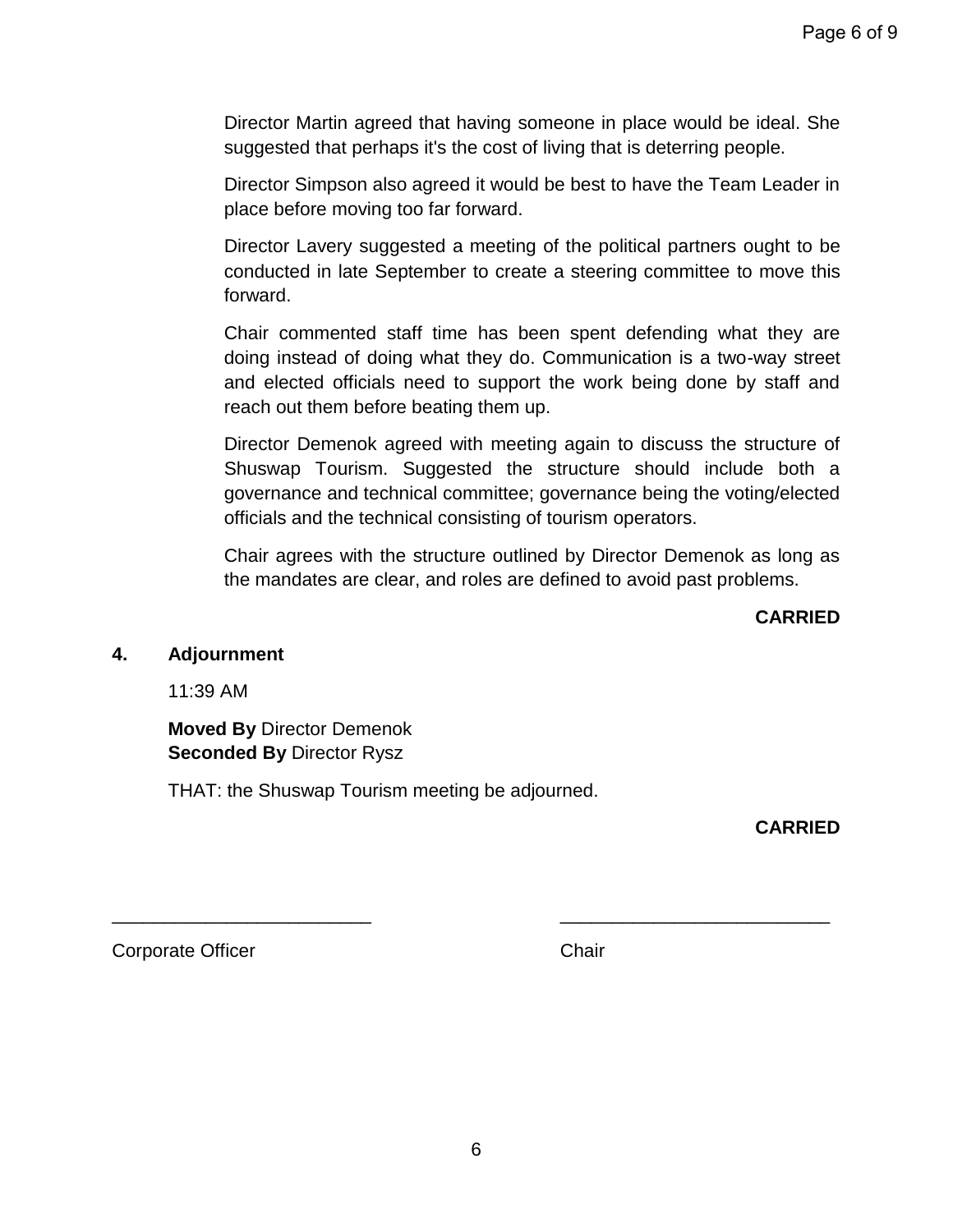

# **COLUMBIA SHUSWAP REGIONAL DISTRICT**

 **MEMORANDUM**

**TO**: Shuswap Tourism Participants/CSRD Board

**FROM**: Charles Hamilton, Chief Administrative Officer

**DATE**: July 12, 2021

**SUBJECT**: Shuswap Tourism Update

#### **PURPOSE**

The purpose of this memo is to provide the participants in the Shuswap Tourism service with an update on organizational activities that have taken place since the stakeholders last dealt with this matter. The participants in Shuswap Tourism are the City of Salmon Arm, the District of Sicamous, and Electoral Areas C, D, E, and F.

#### **BACKGROUND**

At its In-camera meeting on April 15, 2021, the service participants considered several recommendations put forward by the CAO with respect to the future of Shuswap Tourism and the service participants passed the following resolutions:

#### **Shuswap Tourism – Organizational Renewal**

*THAT: the governance model for destination marketing and development for the Shuswap region remain as a core function of the Regional District and delivered through Shuswap Tourism.*

*THAT: the Regional District proceed immediately with the recruitment and selection of a new Tourism Manager/Team Leader.*

*THAT: after a new Tourism Manager/Team Leader is hired, the terms of reference for the Shuswap Tourism Advisory Committee be reviewed, with specific attention being paid to membership and accountability.*

*AND THAT: as the appointments of all non-elected committee members have expired, the Board does not appoint any new members until after a review has been carried out.*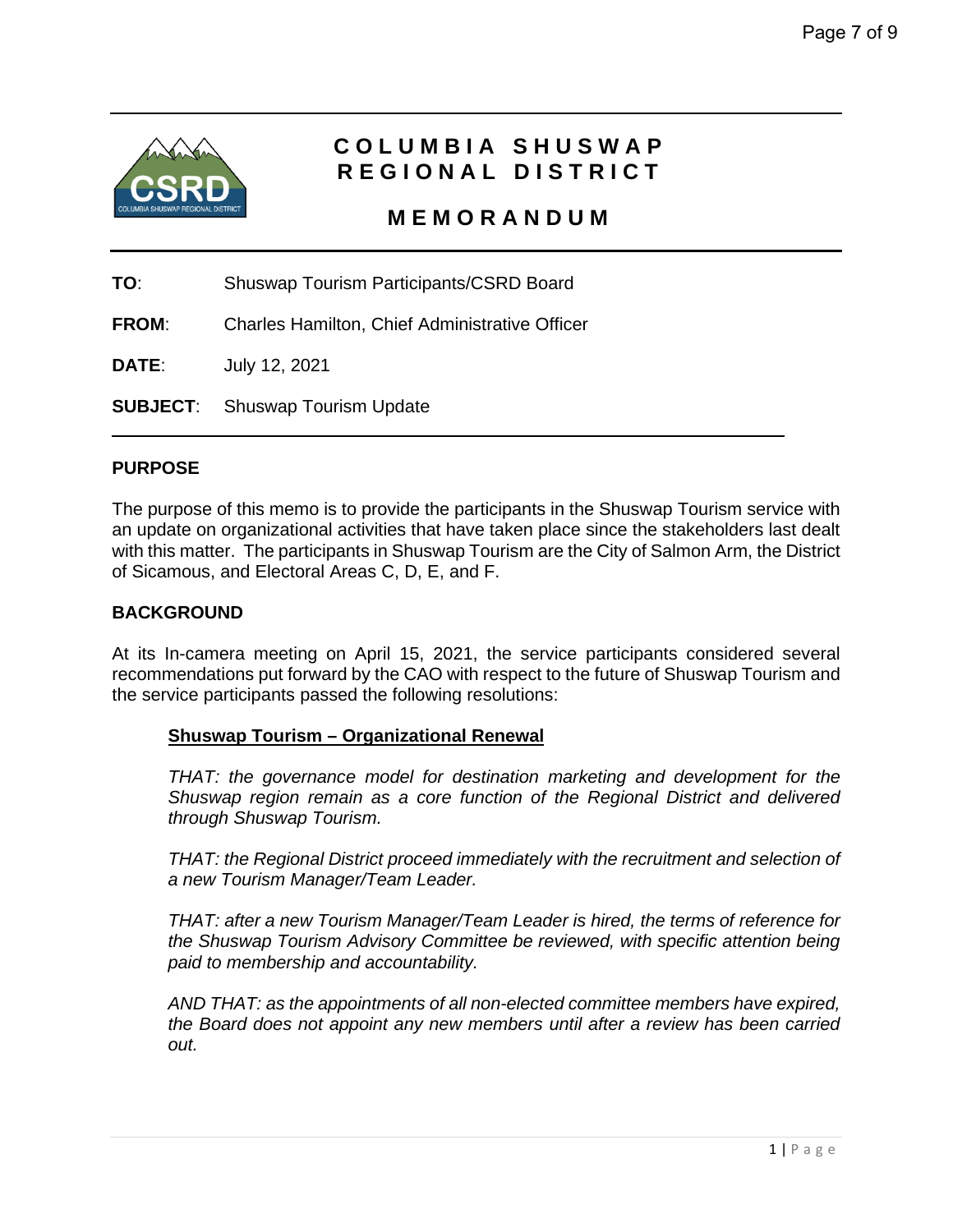*AND FURTHER THAT: in the interim, membership on the Shuswap Tourism Advisory Committee be limited to the seven elected representatives from the six participating service areas.*

*THAT: the above resolutions and the staff report be authorized for release from the In Camera (closed) portion of the meeting.*

### **CURRENT STATUS**

The following activities have taken place since the participants last dealt with this matter.

- A new job description was created to reflect the duties of the new Shuswap Tourism Team Leader/Manager position. The position was advertised in May 2021, with an initial closing date of June 1, 2021. Unfortunately, our recruitment effort did not produce the results staff were hoping for. We interviewed two candidates, neither of whom we were willing to make an offer. As a result, we have elected to extend the posting indefinitely until we have identified and selected a qualified and suitable candidate.
- As recommended by the CAO, a key responsibility of the new Shuswap Tourism Team Leader/Manager is to take the stakeholders through a tourism strategic planning process to ensure that the region's destination marketing, destination development, and visitor services are properly aligned. It was envisioned that the strategic planning process would also address the Terms of Reference for the Shuswap Tourism Advisory Committee, with special attention being paid to membership and accountability.
- Given the delay in our recruitment efforts, the service participants may wish to consider moving forward with developing the tourism strategic plan and reviewing the role of the tourism advisory committee now rather than wait until a new Team Leader/Manager has been hired. To this end, I have asked the A/Manager of Shuswap Tourism to solicit three proposals from qualified consultants to undertake such a project. It may be advantageous for the service participants to proceed in this fashion for the following reasons:
	- It would allow the CSRD to move forward with the vision of organizational renewal for Shuswap Tourism as a core CSRD function.
	- It is unknown when we might be able to attract and hire a new Team Leader/Manager so there may be benefit undertaking these processes simultaneously rather than sequentially.
	- Developing a tourism strategic plan may help us with our recruitment effort.
	- The day-to-day activities of Shuswap Tourism as provided for in the 2021 workplan are being met. The A/Manager's contract has been extended until December 31, 2021, to provide for continuity and to ensure our services are available to the many stakeholders and partners. The A/Manager would be available to coordinate the planning process with the consultant and the service participants.